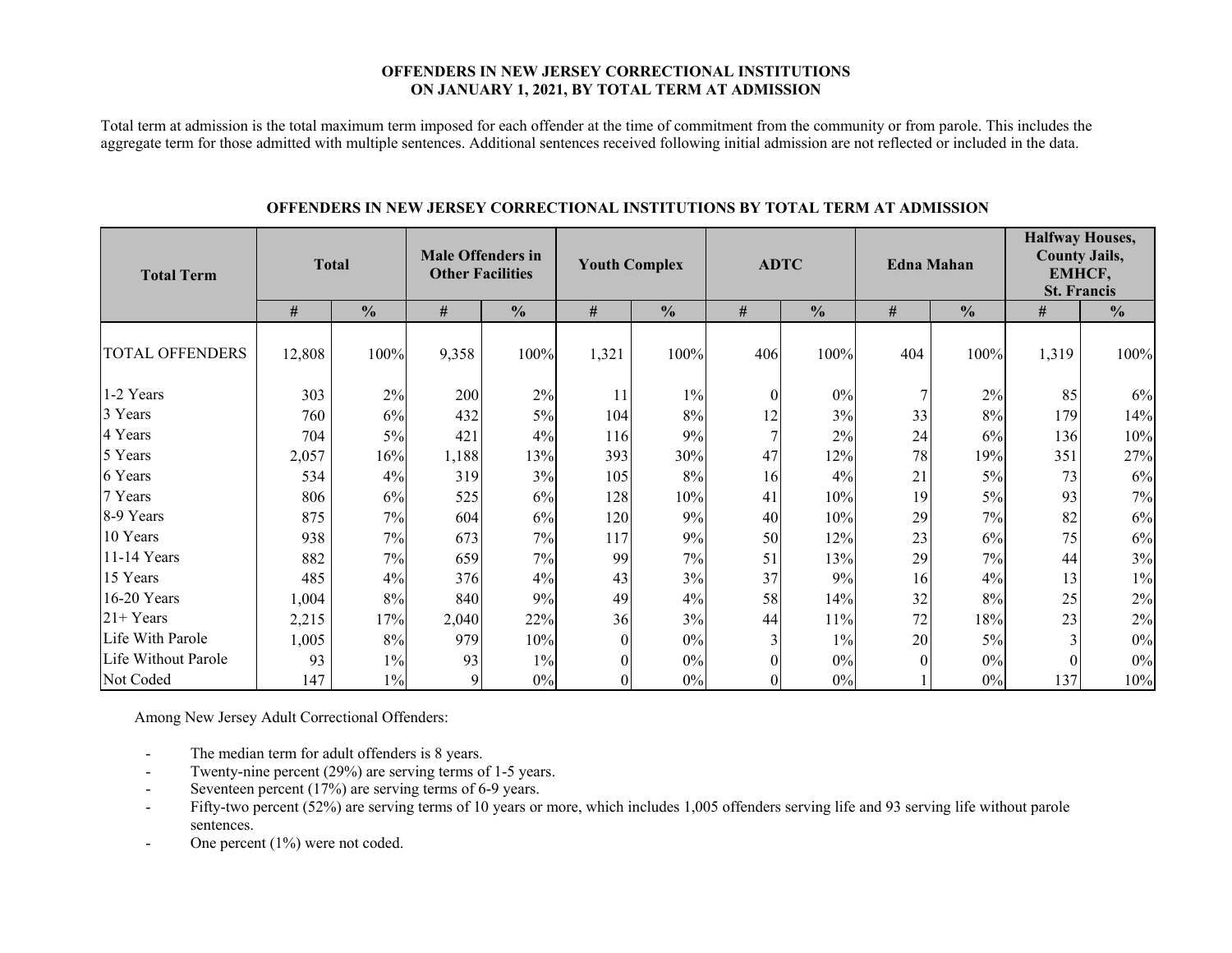# **Prison Complex Offenders By Total Term At Admission**

| <b>Institution</b>       | <b>Total</b> | $1 - 2$<br>Years | $\overline{\mathbf{3}}$<br>Years | $\overline{\mathbf{4}}$<br>Years | 5<br>Years              | 6<br>Years       | $\overline{7}$<br>Years | $8 - 9$<br>Years | 10<br><b>Years</b> | $11 - 14$<br>Years | 15<br>Years    | 16-20<br>Years | $20+$<br>Years | Life<br>With<br>Parole | Life<br><b>Without</b><br>Parole | <b>Not</b><br>Coded |
|--------------------------|--------------|------------------|----------------------------------|----------------------------------|-------------------------|------------------|-------------------------|------------------|--------------------|--------------------|----------------|----------------|----------------|------------------------|----------------------------------|---------------------|
|                          |              |                  |                                  |                                  |                         |                  |                         |                  |                    |                    |                |                |                |                        |                                  |                     |
| <b>Bayside</b>           | 651          | $\mathfrak{B}$   | 17                               | 38                               | 130                     | 31               | 58                      | 73               | 72                 | 70                 | 25             | 51             | 57             | 26                     | $\mathbf 0$                      | $\mathbf 0$         |
| <b>Main</b>              | 100%         | 0%               | 3%                               | 6%                               | 20%                     | 5%               | 9%                      | 11%              | 11%                | 11%                | 4%             | 8%             | 9%             | 4%                     | 0%                               | 0%                  |
| <b>Bayside</b>           | 239          | 1                | 18                               | 14                               | 35                      | 11               | 25                      | 27               | 29                 | 28                 | 10             | 26             | 14             | $\mathbf 0$            | $\mathbf 0$                      | 1                   |
| Farm                     | 100%         | 0%               | 8%                               | 6%                               | 15%                     | 5%               | 10%                     | 11%              | 12%                | 12%                | 4%             | 11%            | 6%             | 0%                     | 0%                               | 0%                  |
| <b>Bayside Total</b>     | 890          | 4                | 35                               | 52                               | 165                     | 42               | 83                      | 100              | 101                | 98                 | 35             | 77             | 71             | 26                     | $\mathbf 0$                      | $\mathbf{1}$        |
|                          | 100%         | 0%               | 4%                               | 6%                               | 19%                     | 5%               | 9%                      | 11%              | 11%                | 11%                | 4%             | 9%             | 8%             | 3%                     | 0%                               | 0%                  |
| <b>CRAF</b>              | 64           | $\mathfrak{B}$   | 15                               | 11                               | 22                      | $\boldsymbol{2}$ | 3                       | 4                | 4                  | $\mathbf 0$        | $\overline{0}$ | $\Omega$       | $\overline{0}$ | $\mathbf 0$            | $\overline{0}$                   | $\mathbf 0$         |
| <b>Jones Farm</b>        | 100%         | 5%               | 23%                              | 17%                              | 34%                     | 3%               | 5%                      | 6%               | 6%                 | 0%                 | 0%             | 0%             | $0\%$          | 0%                     | 0%                               | 0%                  |
| <b>CRAF</b>              | 279          | 53               | 57                               | 43                               | 61                      | 11               | 13                      | 14               | $\overline{7}$     | 8                  |                | $\overline{2}$ | 4              | 0                      | $\mathbf 0$                      | 5                   |
| <b>Reception</b>         | 100%         | 19%              | 20%                              | 15%                              | 22%                     | 4%               | 5%                      | 5%               | 3%                 | 3%                 | 0%             | 1%             | 1%             | 0%                     | 0%                               | 2%                  |
| <b>CRAF Total</b>        | 343          | 56               | 72                               | 54                               | 83                      | 13               | 16                      | 18               | 11                 | 8                  | 1              | $\overline{2}$ | 4              | $\overline{0}$         | $\overline{0}$                   | 5                   |
|                          | 100%         | 16%              | 21%                              | 16%                              | 24%                     | 4%               | 5%                      | 5%               | 3%                 | 2%                 | 0%             | 1%             | 1%             | 0%                     | 0%                               | 1%                  |
| East Jersey Main         | 1,103        | $\mathbf 0$      | $\overline{\mathbf{c}}$          | 3                                | 5                       | $\mathbf 2$      | 6                       | 9                | 15                 | 34                 | 58             | 146            | 599            | 224                    | $\mathbf 0$                      | $\mathbf 0$         |
|                          | 100%         | 0%               | 0%                               | 0%                               | 0%                      | 0%               | 1%                      | 1%               | 1%                 | 3%                 | 5%             | 13%            | 54%            | 20%                    | 0%                               | 0%                  |
| <b>East Jersey Camp</b>  | 45           | 0                | 0                                | $\mathbf 0$                      | $\overline{\mathbf{c}}$ | $\mathbf 1$      | 1                       | 4                | $\overline{7}$     | 8                  | 8              | 5 <sub>l</sub> | 9              | $\mathbf 0$            | $\mathbf 0$                      | $\mathbf 0$         |
|                          | 100%         | 0%               | 0%                               | $0\%$                            | 4%                      | 2%               | 2%                      | 9%               | 16%                | 18%                | 18%            | 11%            | 20%            | 0%                     | 0%                               | 0%                  |
| <b>East Jersey Total</b> | 1,148        | $\pmb{0}$        | $\overline{\mathbf{c}}$          | 3                                | $\overline{7}$          | $\mathbf{3}$     | 7                       | 13               | 22                 | 42                 | 66             | 151            | 608            | 224                    | $\pmb{0}$                        | 0                   |
|                          | 100%         | 0%               | 0%                               | 0%                               | 1%                      | 0%               | 1%                      | 1%               | 2%                 | 4%                 | 6%             | 13%            | 53%            | 20%                    | 0%                               | 0%                  |
|                          |              |                  |                                  |                                  |                         |                  |                         |                  |                    |                    |                |                |                |                        |                                  |                     |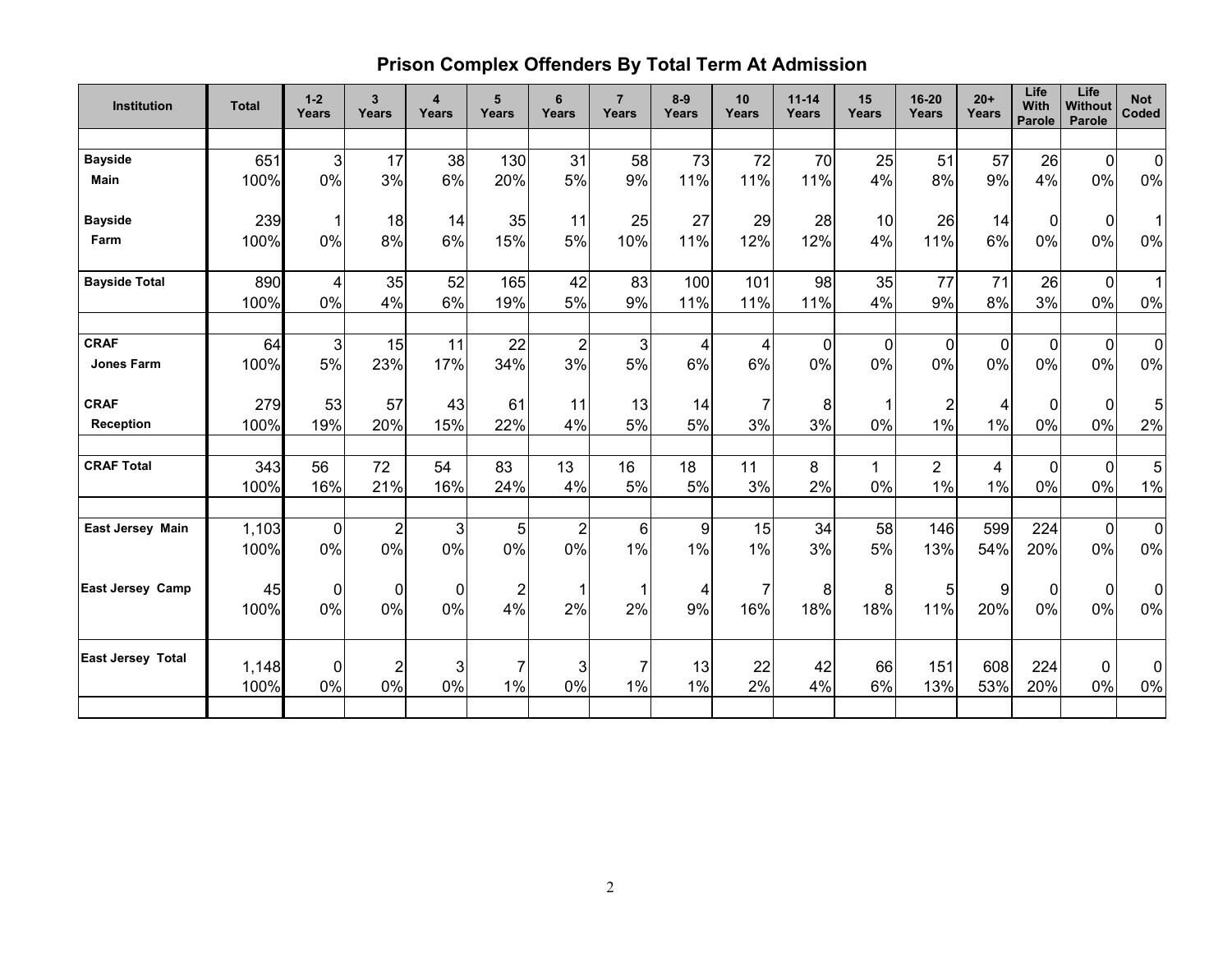| <b>Institution</b>       | <b>Total</b> | $1 - 2$<br>Years | 3<br>Years | 4<br>Years | 5<br><b>Years</b> | 6<br>Years | $\overline{7}$<br>Years | $8-9$<br>Years | 10<br>Years | $11 - 14$<br>Years | 15<br>Years | 16-20<br>Years | $20+$<br>Years | Life<br>With<br>Parole | Life<br>Without<br>Parole | <b>Not</b><br>Coded      |
|--------------------------|--------------|------------------|------------|------------|-------------------|------------|-------------------------|----------------|-------------|--------------------|-------------|----------------|----------------|------------------------|---------------------------|--------------------------|
|                          |              |                  |            |            |                   |            |                         |                |             |                    |             |                |                |                        |                           |                          |
| <b>Midstate</b>          | 429          | 5 <sub>1</sub>   | 17         | 19         | 91                | 37         | 41                      | 55             | 56          | 43                 | 14          | 25             | 19             | 7                      | $\Omega$                  | $\mathbf 0$              |
|                          | 100%         | 1%               | 4%         | 4%         | 21%               | 9%         | 10%                     | 13%            | 13%         | 10%                | 3%          | 6%             | 4%             | 2%                     | 0%                        | $0\%$                    |
|                          |              |                  |            |            |                   |            |                         |                |             |                    |             |                |                |                        |                           |                          |
| <b>NJ State Prison</b>   | 1,291        | 4                | 20         | 9          | 26                | 8          | 13                      | 9              | 19          | 19                 | 14          | 43             | 572            | 443                    | 91                        | $\mathbf{1}$             |
|                          | 100%         | 0%               | 2%         | $1\%$      | 2%                | 1%         | 1%                      | 1%             | 1%          | 1%                 | 1%          | 3%             | 44%            | 34%                    | 7%                        | $0\%$                    |
|                          |              |                  |            |            |                   |            |                         |                |             |                    |             |                |                |                        |                           |                          |
| Northern                 | 1,704        | 35               | 60         | 71         | 205               | 49         | 78                      | 130            | 131         | 168                | 85          | 223            | 332            | 137                    | $\overline{0}$            | $\pmb{0}$                |
| <b>Main</b>              | 100%         | 2%               | 4%         | 4%         | 12%               | 3%         | 5%                      | 8%             | 8%          | 10%                | 5%          | 13%            | 19%            | 8%                     | $0\%$                     | $0\%$                    |
|                          |              |                  |            |            |                   |            |                         |                |             |                    |             |                |                |                        |                           |                          |
| <b>Northern</b>          | 102          | 15               | 19         | 11         | 27                |            | 9                       | 4              | 3           |                    |             | 0              | 4              | 0                      | $\Omega$                  | 1                        |
| Ad Seg Male              | 100%         | 15%              | 19%        | 11%        | 26%               | 7%         | 9%                      | 4%             | 3%          | 1%                 | 1%          | 0%             | 4%             | 0%                     | $0\%$                     | $1\%$                    |
|                          |              |                  |            |            |                   |            |                         |                |             |                    |             |                |                |                        |                           |                          |
| <b>Northern Total</b>    | 1,806        | 50               | 79         | 82         | 232               | 56         | 87                      | 134            | 134         | 169                | 86          | 223            | 336            | 137                    | $\overline{0}$            | $\mathbf 1$              |
|                          | 100%         | 3%               | 4%         | 5%         | 13%               | 3%         | 5%                      | 7%             | 7%          | 9%                 | 5%          | 12%            | 19%            | 8%                     | 0%                        | $0\%$                    |
|                          |              |                  |            |            |                   |            |                         |                |             |                    |             |                |                |                        |                           |                          |
| <b>Southern</b>          | 972          | 26               | 114        | 108        | 285               | 70         | 115                     | 90             | 76          | 41                 | 10          | 17             | 20             | 0                      | $\Omega$                  | $\mathbf 0$              |
|                          | 100%         | 3%               | 12%        | 11%        | 29%               | 7%         | 12%                     | 9%             | 8%          | 4%                 | 1%          | 2%             | 2%             | 0%                     | 0%                        | $0\%$                    |
|                          |              |                  |            |            |                   |            |                         |                |             |                    |             |                |                |                        |                           |                          |
| <b>South Woods</b>       | 2,479        | 55               | 93         | 94         | 299               | 90         | 163                     | 185            | 254         | 239                | 150         | 302            | 410            | 142                    | $\overline{c}$            | $\overline{\phantom{a}}$ |
|                          | 100%         | 2%               | 4%         | 4%         | 12%               | 4%         | 7%                      | 7%             | 10%         | 10%                | 6%          | 12%            | 17%            | 6%                     | 0%                        | $0\%$                    |
| <b>Subtotal</b>          | 9,358        | 200              | 432        | 421        | 1,188             | 319        | 525                     | 604            | 673         | 659                | 376         | 840            | 2,040          | 979                    | 93                        | $\overline{9}$           |
| <b>Male Offenders in</b> |              |                  |            |            |                   |            |                         |                |             |                    |             |                |                |                        |                           |                          |
| <b>Other Facilities</b>  | 100%         | 2%               | 5%         | 4%         | 13%               | 3%         | 6%                      | 6%             | 7%          | 7%                 | 4%          | 9%             | 22%            | 10%                    | $1\%$                     | 0%                       |

# **Prison Complex Offenders By Total Term At Admission**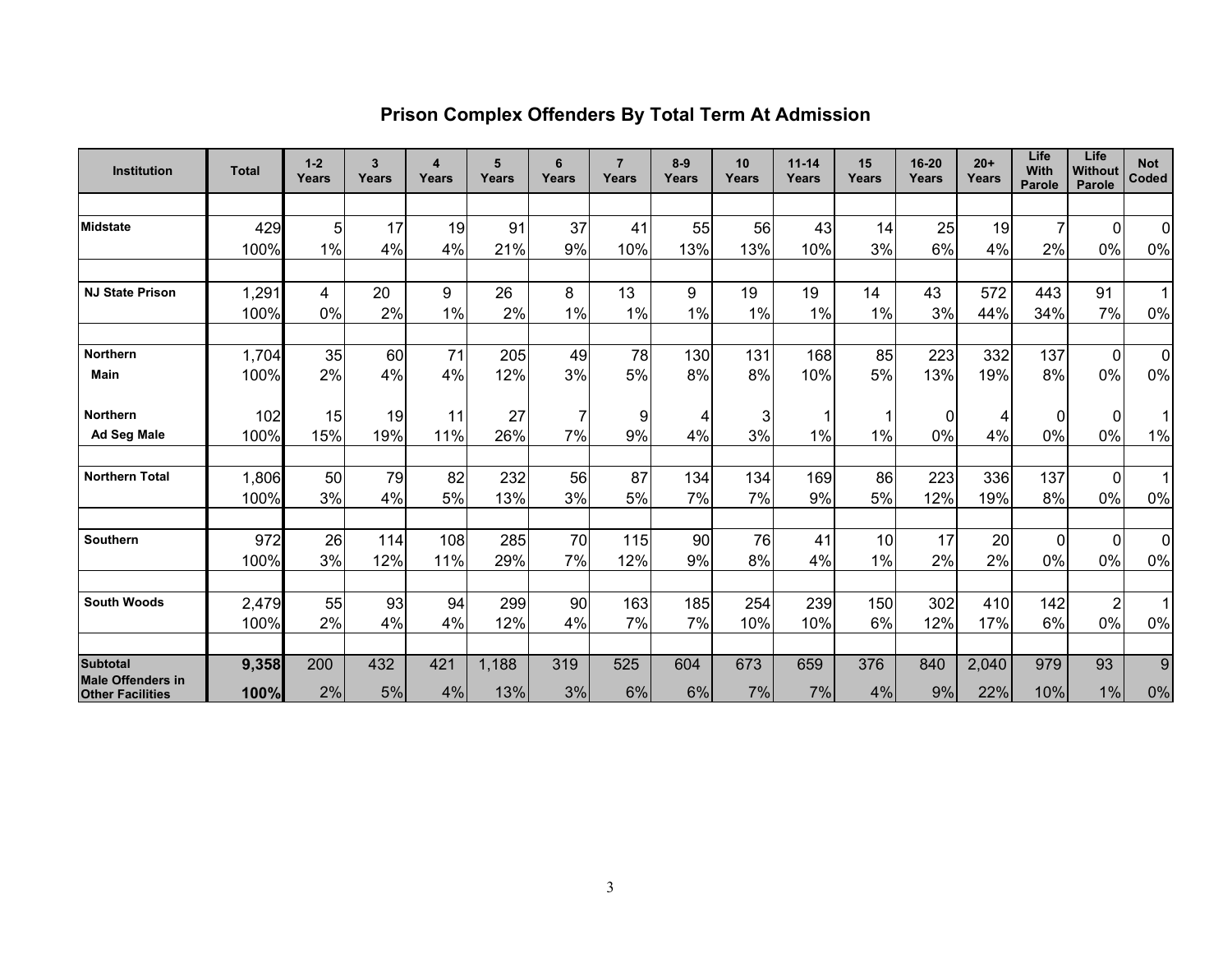## **Prison Complex Offenders By Total Term At Admission**

| <b>Institution</b>    | Total  | $1 - 2$<br>Years | 3<br>Years | 4<br>Years | 5<br>Years | 6<br>Years | Years | $8-9$<br>Years | 10<br>Years | $11 - 14$<br>Years | 15<br>Years     | 16-20<br>Years | $20+$<br>Years | Life<br><b>With</b><br>Parole | Life<br>Without<br>Parole | <b>Not</b><br>Coded |
|-----------------------|--------|------------------|------------|------------|------------|------------|-------|----------------|-------------|--------------------|-----------------|----------------|----------------|-------------------------------|---------------------------|---------------------|
|                       |        |                  |            |            |            |            |       |                |             |                    |                 |                |                |                               |                           |                     |
| <b>ADTC</b>           | 406    |                  | 12         |            | 47         | 16         | 41    | 40             | 50          | 51                 | 37              | 58             | 44             | 3                             | 01                        | $\Omega$            |
|                       | 100%   | 0%               | 3%         | 2%         | 12%        | 4%         | 10%   | 10%            | 12%         | 13%                | 9%              | 14%            | 1%             | 1%                            | 0%                        | 0%                  |
|                       |        |                  |            |            |            |            |       |                |             |                    |                 |                |                |                               |                           |                     |
| <b>SUBTOTAL</b>       | 9,764  | 200              | 444        | 428        | 1,235      | 335        | 566   | 644            | 723         | 710                | 413             | 898            | 2,084          | 982                           | 93                        | 9                   |
|                       | 100%   | 2%               | 5%         | 4%         | 13%        | 3%         | 6%    | 7%             | 7%          | 7%                 | 4%              | 9%             | 21%            | 10%                           | 1%                        | 0%                  |
|                       |        |                  |            |            |            |            |       |                |             |                    |                 |                |                |                               |                           |                     |
| <b>Mahan - Female</b> | 404    |                  | 33         | 24         | 78         | 21         | 19    | 29             | 23          | 29                 | 16 <sub>1</sub> | 32             | 72             | 20                            | ΩI                        |                     |
| Prison                | 100%   | 2%               | 8%         | 6%         | 19%        | 5%         | 5%    | 7%l            | 6%          | 7%                 | 4%              | 8%             | 18%            | 5%                            | 0%                        | 0%                  |
|                       |        |                  |            |            |            |            |       |                |             |                    |                 |                |                |                               |                           |                     |
| <b>Total Prison</b>   | 10,168 | 207              | 477        | 452        | 1,313      | 356        | 585   | 673            | 746         | 739                | 429             | 930            | 2,156          | 1,002                         | 93                        | 10                  |
| <b>Complex</b>        | 100%   | 2%               | 5%         | 4%         | 13%        | 4%         | 6%    | 7%             | 7%          | 7%                 | 4%              | 9%             | 21%            | 10%                           | 1%                        | 0%                  |



#### **ADTC** MALE OFFENDERS IN OTHER FACILITIES



#### **FEMALE OFFENDERS**



The median term at ADTC is 10 years. The median term for Male Offenders in Other Facilities is 10 years.

Forty-two percent (42.3%) of all Male Offenders in Other Facilities are serving sentences of 16 years or more.

Eighty-eight percent (88%) of all offenders at New Jersey State Prison are serving sentences of 16 years or more, with 443 Life With Parole and 91 Life Without Parole.

The median term at Edna Mahan is 8 years.

Thirty-five percent (35.1%) of the female offenders at Edna Mahan Correctional Facility for Women are serving sentences of 5 years or less.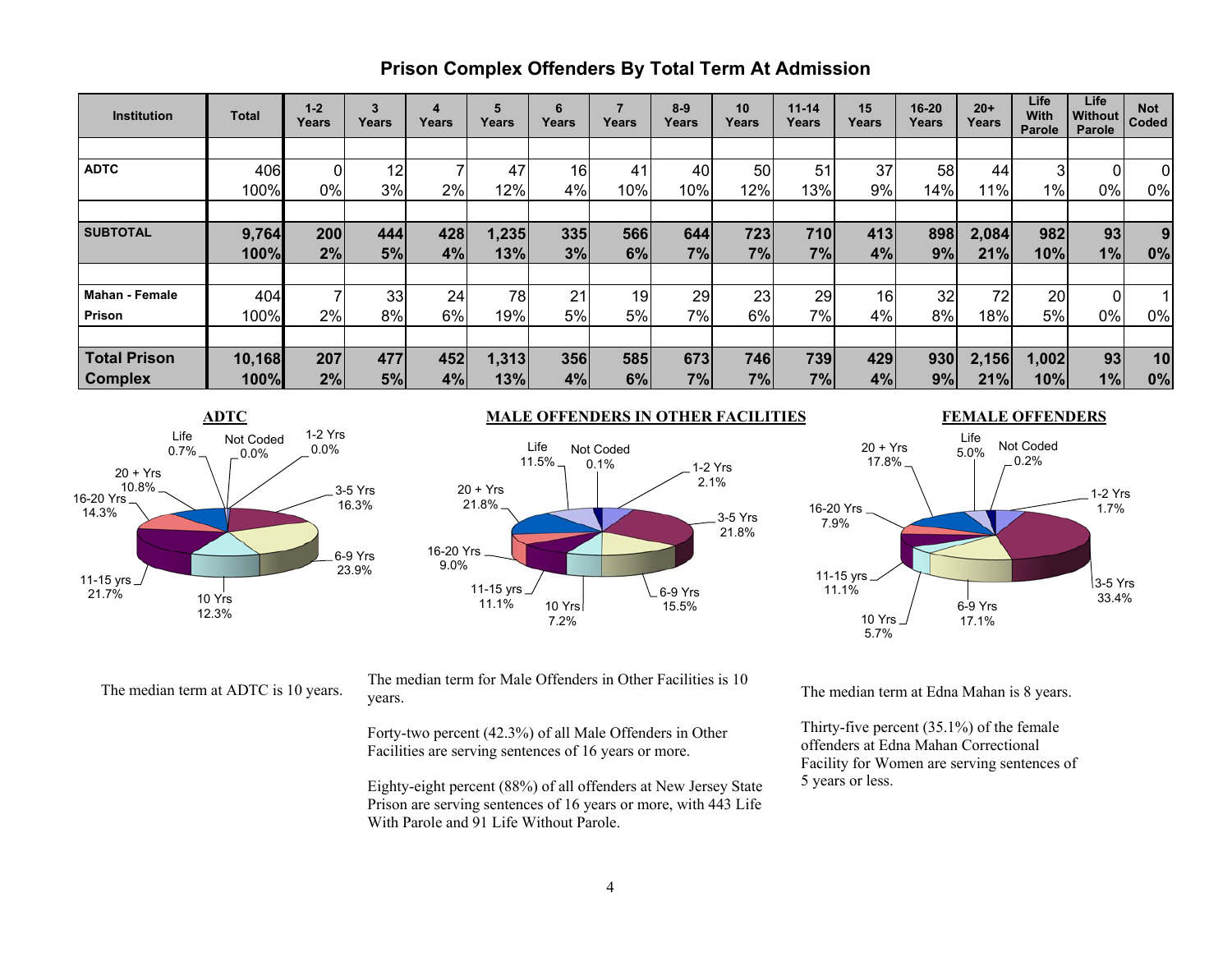# **Youth Complex Offenders By Total Term At Admission**

| <b>Institution</b>                   | Total | $1 - 2$<br>Years | 3<br>Years | 4<br>Years | 5<br>Years | 6<br>Years | Years | $8 - 9$<br>Years | 10<br>Years | $11 - 14$<br>Years | 15<br>Years | $16 - 20$<br>Years | $20+$<br>Years | Life<br><b>With</b><br>Parole | Life<br><b>Without</b><br>Parole | <b>Not</b><br>Coded |
|--------------------------------------|-------|------------------|------------|------------|------------|------------|-------|------------------|-------------|--------------------|-------------|--------------------|----------------|-------------------------------|----------------------------------|---------------------|
|                                      |       |                  |            |            |            |            |       |                  |             |                    |             |                    |                |                               |                                  |                     |
| <b>Garden State</b>                  | ,011  | 6                | 58         | 73         | 272        | 75         | 99    | 101              | 106         | 93                 | 43          | 49                 | 36             |                               |                                  |                     |
|                                      | 100%  | 1%               | 6%         | $7\%$      | 27%        | 7%         | 10%   | 10%              | 10%         | 9%                 | 4%          | 5%                 | 4%             | 0%                            | 0%                               | $0\%$               |
|                                      |       |                  |            |            |            |            |       |                  |             |                    |             |                    |                |                               |                                  |                     |
| <b>Mountainview</b>                  | 310   | 51               | 46         | 43         | 121        | 30         | 29    | 19               |             | 61                 |             | 0                  |                |                               |                                  | 0                   |
|                                      | 100%  | $2\%$            | 15%        | 14%        | 39%        | 10%        | 9%    | 6%               | 4%          | 2%                 | 0%          | 0%                 | 0%             | 0%                            | 0%                               | 0%                  |
|                                      |       |                  |            |            |            |            |       |                  |             |                    |             |                    |                |                               |                                  |                     |
| <b>Total Youth</b><br><b>Complex</b> | 1,321 | 11               | 104        | 116        | 393        | 105        | 128   | 120              | 117         | 99                 | 43          | 49                 | 36             | 0                             |                                  | $\bf{0}$            |
|                                      | 100%  | 1%               | 8%         | 9%         | 30%        | 8%         | 10%   | 9%               | 9%          | 7%                 | 3%          | 4%                 | 3%             | 0%                            | 0%                               | 0%                  |